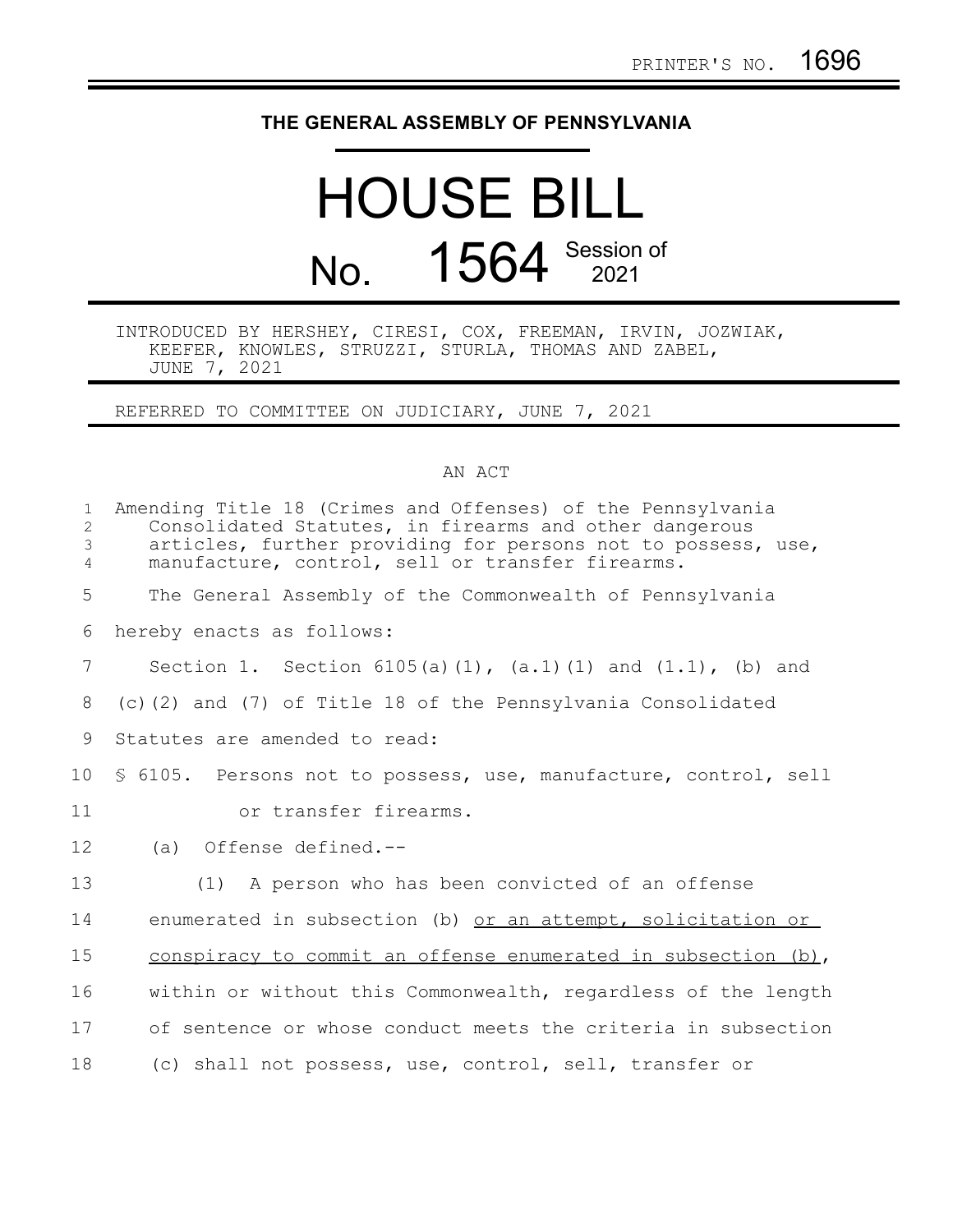manufacture or obtain a license to possess, use, control, sell, transfer or manufacture a firearm in this Commonwealth. \* \* \* 1 2 3

(a.1) Penalty.-- 4

(1) Except as provided under paragraph (1.1), a person convicted of a felony enumerated under subsection (b) or [a felony under the act of April 14, 1972 (P.L.233, No.64), known as The Controlled Substance, Drug, Device and Cosmetic Act, ] (c)(2) or any equivalent Federal statute or equivalent statute of any other state, who violates subsection (a) commits a felony of the second degree. 5 6 7 8 9 10 11

12

(1.1) The following shall apply:

(i) A person convicted of a felony enumerated under subsection (b) or [a felony under The Controlled Substance, Drug, Device and Cosmetic Act, 1 (c) (2) or any equivalent Federal statute or equivalent statute of any other state, who violates subsection (a) commits a felony of the first degree if: 13 14 15 16 17 18

(A) at the time of the commission of a violation of subsection (a), the person has previously been convicted of an offense under subsection (a); or 19 20 21

(B) at the time of the commission of a violation of subsection (a), the person was in physical possession or control of a firearm, whether visible, concealed about the person or within the person's reach. 22 23 24 25 26

(ii) The Pennsylvania Commission on Sentencing, under 42 Pa.C.S. § 2154 (relating to adoption of guidelines for sentencing), shall provide for a sentencing enhancement for a sentence imposed pursuant to 27 28 29 30

20210HB1564PN1696 - 2 -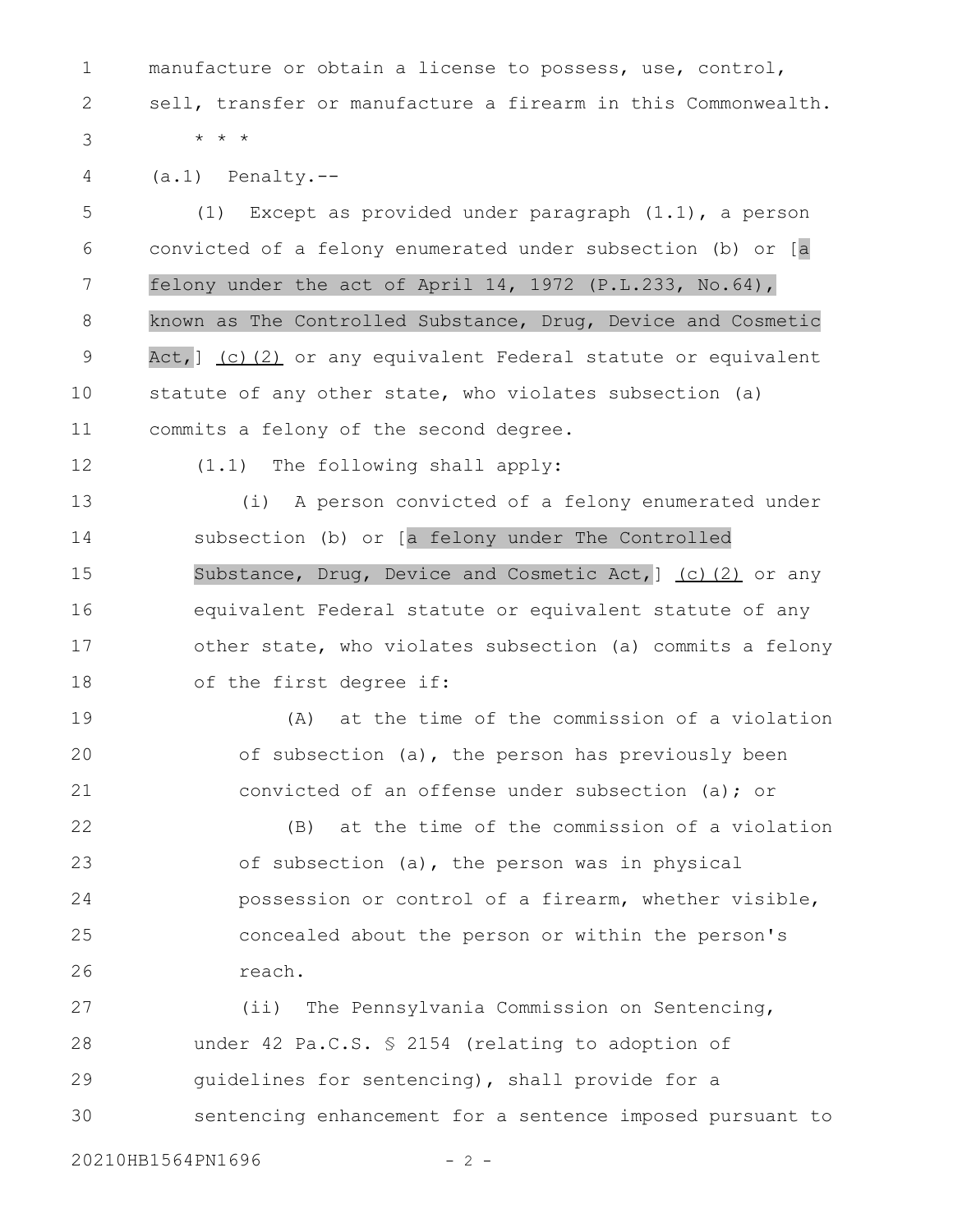this paragraph. \* \* \* (b) Enumerated offenses.--The following offenses shall apply to subsection (a): (1) Any of the following: Section 908 (relating to prohibited offensive weapons). Section 911 (relating to corrupt organizations). Section 912 (relating to possession of weapon on school property). Section 2502 (relating to murder). Section 2503 (relating to voluntary manslaughter). Section 2504 (relating to involuntary manslaughter) if the offense is based on the reckless use of a firearm. Section 2702 (relating to aggravated assault). Section 2703 (relating to assault by prisoner). Section 2704 (relating to assault by life prisoner). Section 2709.1 (relating to stalking). Section 2716 (relating to weapons of mass destruction). Section 2901 (relating to kidnapping). Section 2902 (relating to unlawful restraint). Section 2910 (relating to luring a child into a motor vehicle or structure). Section 3121 (relating to rape). Section 3123 (relating to involuntary deviate sexual intercourse). Section 3125 (relating to aggravated indecent assault). Section 3301 (relating to arson and related 1 2 3 4 5 6 7 8 9 10 11 12 13 14 15 16 17 18 19 20 21 22 23 24 25 26 27 28 29 30

20210HB1564PN1696 - 3 -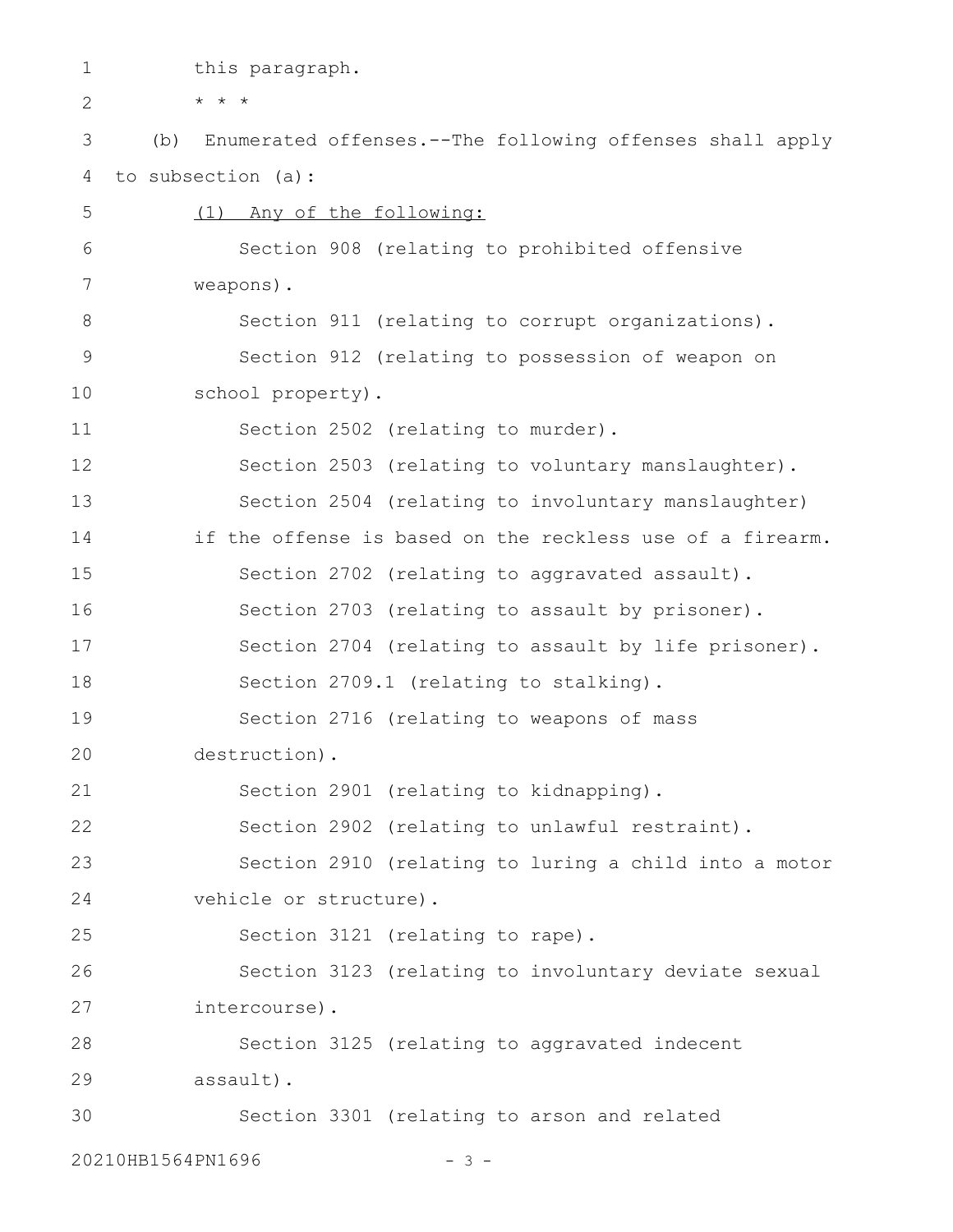offenses). Section 3302 (relating to causing or risking catastrophe). Section 3502 (relating to burglary). Section 3503 (relating to criminal trespass) if the offense is graded a felony of the second degree or higher. Section 3701 (relating to robbery). Section 3702 (relating to robbery of motor vehicle). Section 3921 (relating to theft by unlawful taking or disposition) upon conviction of the second felony offense. Section 3923 (relating to theft by extortion) when the offense is accompanied by threats of violence. Section 3925 (relating to receiving stolen property) upon conviction of the second felony offense. Section 4906 (relating to false reports to law enforcement authorities) if the fictitious report involved the theft of a firearm as provided in section 4906(c)(2). Section 4912 (relating to impersonating a public servant) if the person is impersonating a law enforcement officer. Section 4952 (relating to intimidation of witnesses or victims). Section 4953 (relating to retaliation against witness, victim or party). Section 5121 (relating to escape). Section 5122 (relating to weapons or implements for escape). 1 2 3 4 5 6 7 8 9 10 11 12 13 14 15 16 17 18 19 20 21 22 23 24 25 26 27 28 29 30

20210HB1564PN1696 - 4 -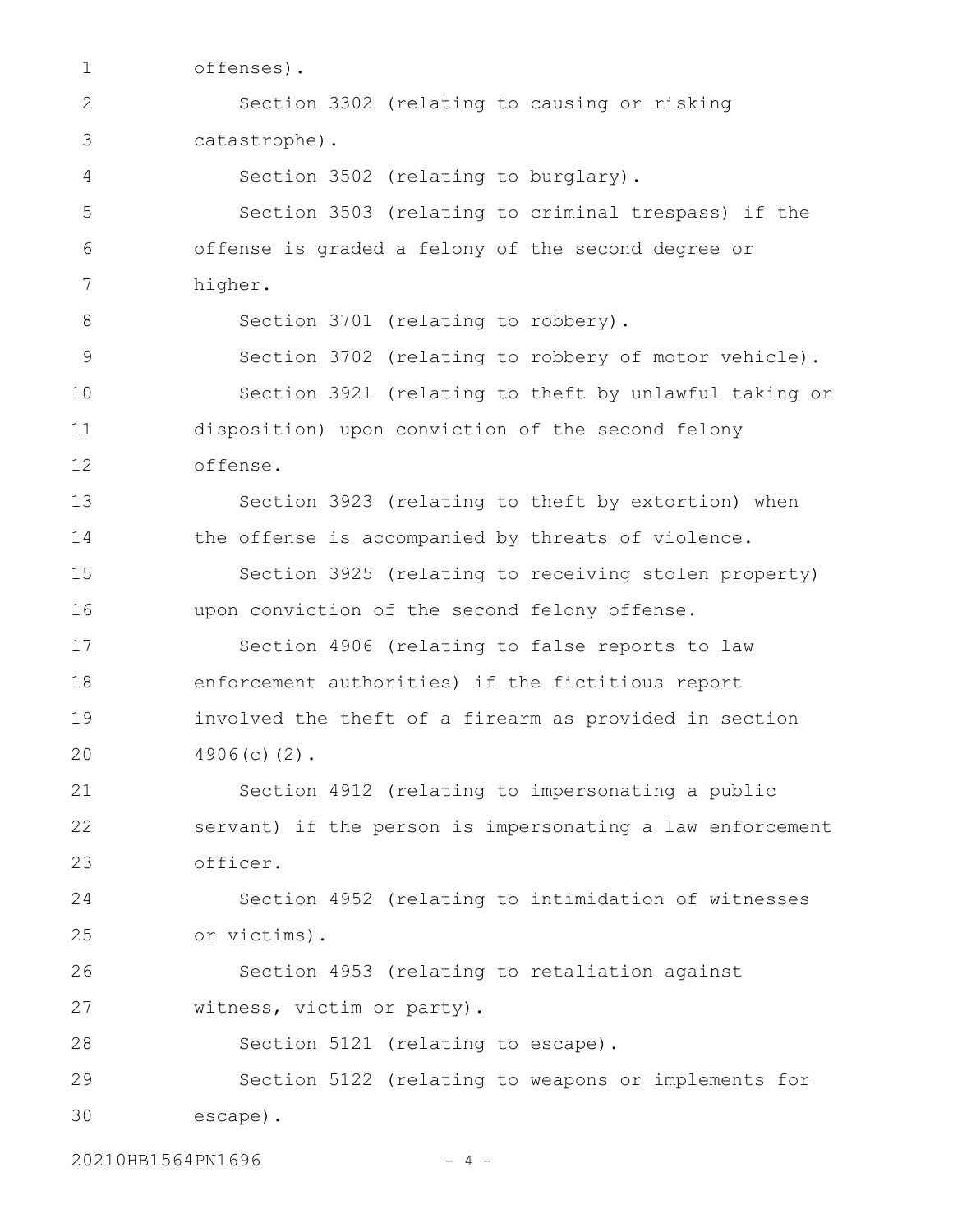Section 5501(3) (relating to riot). Section 5515 (relating to prohibiting of paramilitary training). Section 5516 (relating to facsimile weapons of mass destruction). Section 6110.1 (relating to possession of firearm by minor). Section 6301 (relating to corruption of minors). Section 6302 (relating to sale or lease of weapons and explosives). (2) Any of the following relating to an offense enumerated under paragraph (1): Section 901 (relating to criminal attempt). Section 902 (relating to criminal solicitation). Section 903 (relating to criminal conspiracy). (3) Any offense equivalent to any of the [aboveenumerated] offenses enumerated in paragraph (1) or (2) under the prior laws of this Commonwealth or any offense equivalent to any of the [above-enumerated] offenses enumerated in paragraph (1) or (2) under the statutes of any other state or of the United States. (c) Other persons.--In addition to any person who has been convicted of any offense listed under subsection (b), the following persons shall be subject to the prohibition of subsection (a): \* \* \* (2) A person who has been convicted of an offense [under the act of April 14, 1972 (P.L.233, No.64), known as The Controlled Substance, Drug, Device and Cosmetic Act, or any equivalent Federal statute or equivalent statute of any other 20210HB1564PN1696 - 5 -1 2 3 4 5 6 7 8 9 10 11 12 13 14 15 16 17 18 19 20 21 22 23 24 25 26 27 28 29 30